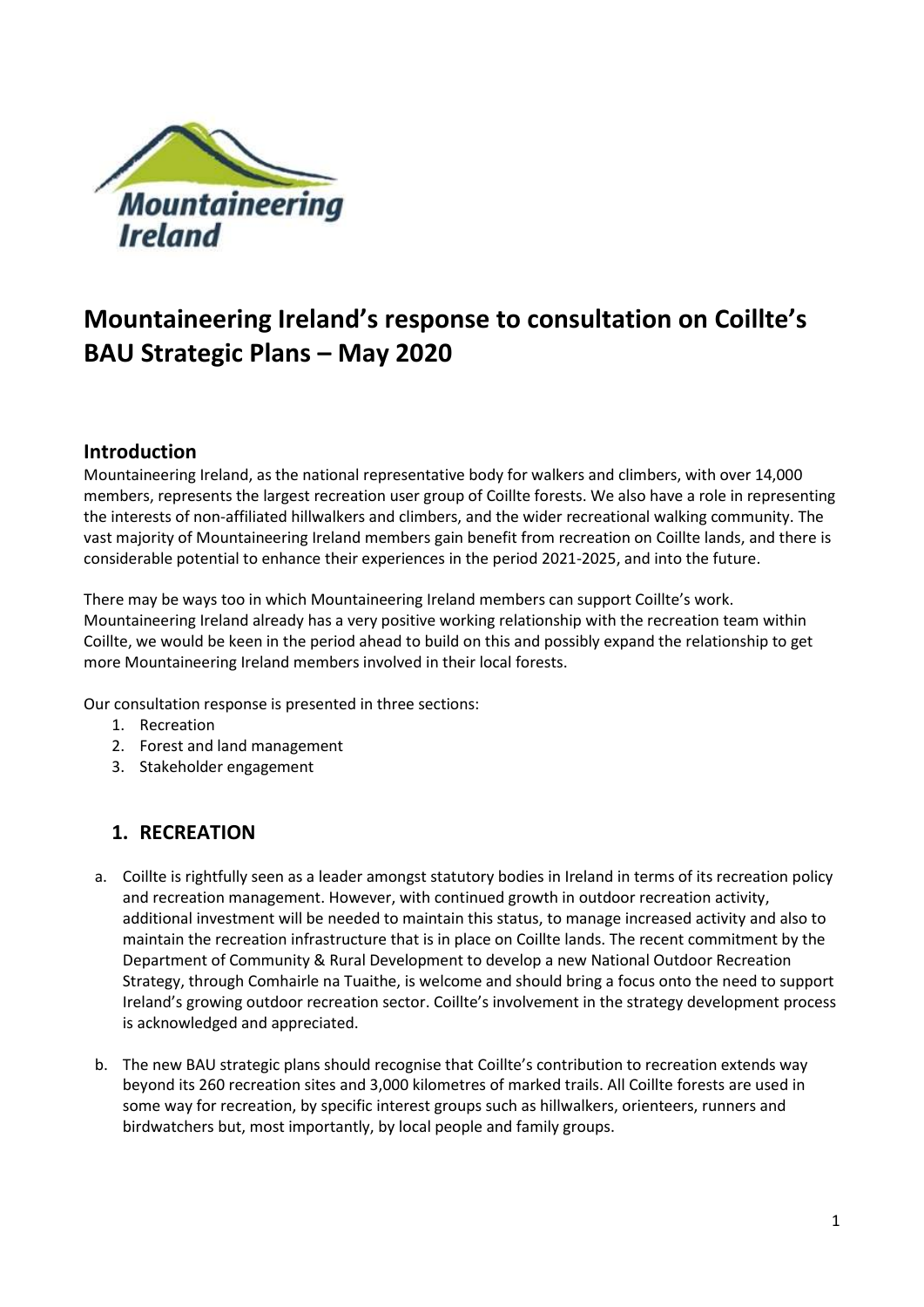- c. Coillte also plays a very significant role in facilitating access to the uplands. Of the 1,500 or so summits of any significance in Ireland, that are included on the MountainViews.ie website, around 40% are principally accessed through Coillte (or Forest Service NI) lands. Many less well-known summits, particularly lower local ones, can only be reached through Coillte forestry.
- d. Consultation amongst Mountaineering Ireland members has helped us to identify what makes a quality outdoor recreation experience; on the whole, there is a strong link between the quality of the natural environment and the quality of experience enjoyed. While solitude, peace and quiet and the weather all featured, most of the feedback related to the physical and natural environment – including open spaces, unobstructed horizons, absence of manmade features, the flow of water, natural rock features, lack of litter, a variety of plants, sightings of birds and other wildlife. Enjoyment of many of these attributes can be enhanced through forest planning and management. For example, current felling is re-opening vistas in mountain areas; slight adjustments in re-planting would allow some attractive views of mountains and across valleys to be retained.
- e. Members have also asked that archaeological sites be respecting during harvesting and re-planting. In the past trees were planted up close and in some cases on top of sites. Our understanding is that a minimum unplanted area of 15 metres around the monument is now required; this is welcome. Respect should also be accorded to ruins, old field walls, and other non-archaeological heritage features within forestry, and to hill summits that are within forestry which should be left unplanted if possible.
- f. Against a backdrop of increasing participation in outdoor recreation activities, Covid-19 has brought unprecedented levels of participation in recreational walking, running and cycling. Research from Northern Ireland\*shows that many of those who have engaged in outdoor activities during the Covid-19 period expect to spend more of their free time in the outdoors when restrictions are eased. This will place further demands on Coillte's recreation infrastructure and its recreation team.
- g. Mountaineering Ireland appreciates Coillte's very significant involvement in the Dublin Mountains Partnership (DMP) and we are supportive of current DMP plans to increase capacity to deal with growing recreation activity in this area, to support the volunteer ranger programme and to engage in outreach and environmental education.
- h. A need for greater parking capacity is also visible in the Wicklow Mountains, particularly in the Pier Gates area. The security of parked vehicles is a concern for hillwalkers and climbers. Discussion on these issues has started through the Wicklow Outdoor Recreation Committee and Mountaineering Ireland looks forward to working with Coillte and other stakeholders on this in the period ahead.
- i. Mountaineering Ireland hosts the Get Ireland Walking programme, an initiative co-funded by Sport Ireland and Healthy Ireland to promote sustainable physical activity as a pathway to positive mental health. People's walking experiences are more positive when off-road and in green space where nature is abundant. Nature-based programmes have been shown to be lifechanging for people, the Woodlands for Health Programme, a walking intervention for clients of mental health services is an exemplar of this. This programme started in Wicklow through Charlie Burke of Coillte, currently, there are over almost a dozen counties conducting the programme with further expansion expected in 2020. Environmental attributes support the success of the programme – through selection of accessible routes, having a bench where walkers can rest and converse, and space for lunch improves opportunity for social interaction. Participants on these programmes have returned to walk in the woodlands after the programme, using woodland walking as a mechanism to help manage their own mental health.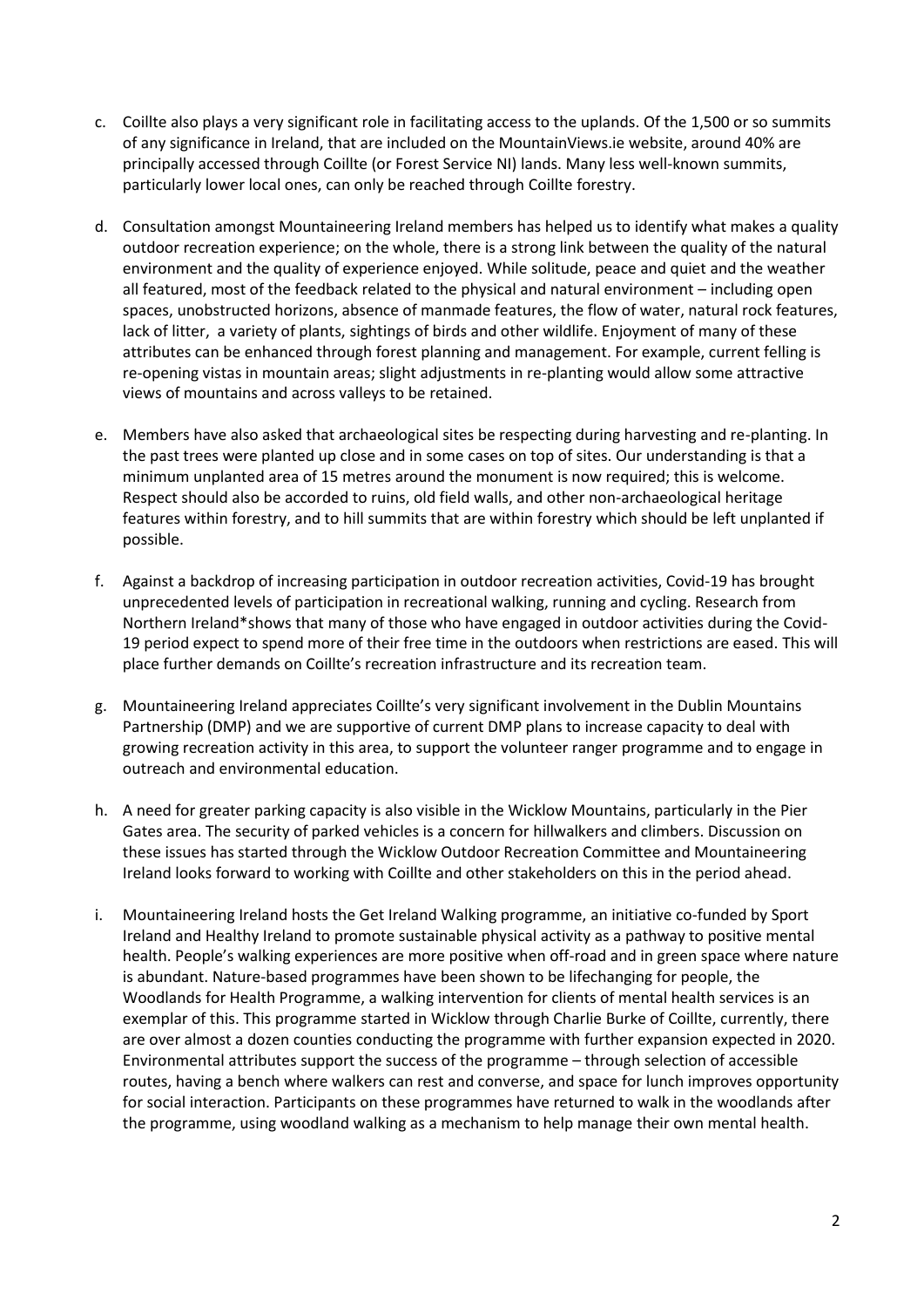- j. Information points along waymarked routes in woodlands provide reassurance and promote selfefficacy for vulnerable population groups, individuals and families. Mountaineering Ireland believes that information boards and additional waymarking of routes within forests (including forests not designated as recreation sites), would be of huge benefit to Woodlands for Health participants, but would also encourage greater engagement with Coillte forests, and increased physical activity, amongst local populations.
- k. Get Ireland Walking is currently finalising a communications strategy with national partners. The Get Ireland Walking team and Mountaineering Ireland would both welcome an opportunity to work with Coillte on shared use of trails and communicating this to users. With more off-road cycling enthusiasts using the forests and trails for recreation, dangers can arise when walkers and/or families are using the amenities at the same time. Mountaineering Ireland understands that cycling off designated trails is not permitted under Coillte bye-laws, however this is happening, and there are locations where shared used could be safe. This could be achieved through a communications plan including signage at sites and use of modern communication platforms and apps. It has separately been suggested that Coillte should consider putting in walking paths alongside MTB / cycle tracks, with the example given of dual cycle / walking routes in Canada.
- l. Mountaineering Ireland wants to compliment Coillte on its support for the development of the Miners' Way route in Wicklow, and particularly how it cooperated with the local community and others to deliver this project, similarly Tyndall Mountain Club in Kilkenny have reported their positive experience of working with Coillte on the Heritage Council adopt-a-monument project at Brandon Hill. Other sites where members praised Coillte's work in relation to facilitating recreation included Gougane Barra Forest Park in Co. Cork and Clonbur Woods in Co. Galway.
- m. Concern has been expressed to Mountaineering Ireland in relation to development proposals for Ballyhoura including a café which it is feared could undermine cafés in three local villages, one within 2km of the trailhead. This could affect Coillte's relations with neighbouring communities. Small tourism and service businesses in rural areas face greater challenges than ever post Covid-19.
- n. Damage to fragile upland environments from irresponsible recreational use of off-road vehicles remains a concern to Mountaineering Ireland members in many parts of the country, most notably in the Dublin / Wicklow border area, at other locations in the Wicklow Mountains, the Galtee Mountains, the Ballyhouras, and in parts of Co. Donegal. These vehicles often gain access to the uplands through Coillte forests. Mountaineering Ireland expresses its thanks to Coillte for work carried out in Wicklow to prevent access by off-road vehicles, and also notes the welcome addition of signage with graphics to complement the Coillte bye-law signage. While not wishing to see our forests cluttered with signage, the new graphic sign is much more effective in conveying that off-road vehicle activity is not permitted. Further cooperation by Coillte personnel with the Gardaí and National Parks & Wildlife Service is likely to be required to bring this activity under control.
- o. Mountaineering Ireland appreciates that Coillte operates an open access policy for walkers and pedestrian users, however, as became evident in 2012-2013 when the Government was considering the sale of Coillte's harvesting rights, this does not provide the public with certainty of access to this land into the future. One of Mountaineering Ireland's key strategic objectives is to strive for improved and assured access for responsible hillwalkers and climbers. Within that, our aim is to work to secure a right of access to publicly-owned lands for recreation.
- p. Mountaineering Ireland notes the aim in the previous BAU plans to 'maximise revenues from licenced use of Coillte land', and that Coillte has since updated its policy on Recreational Permits and Licences. It is Mountaineering Ireland's position that those who work commercially in the provision of outdoor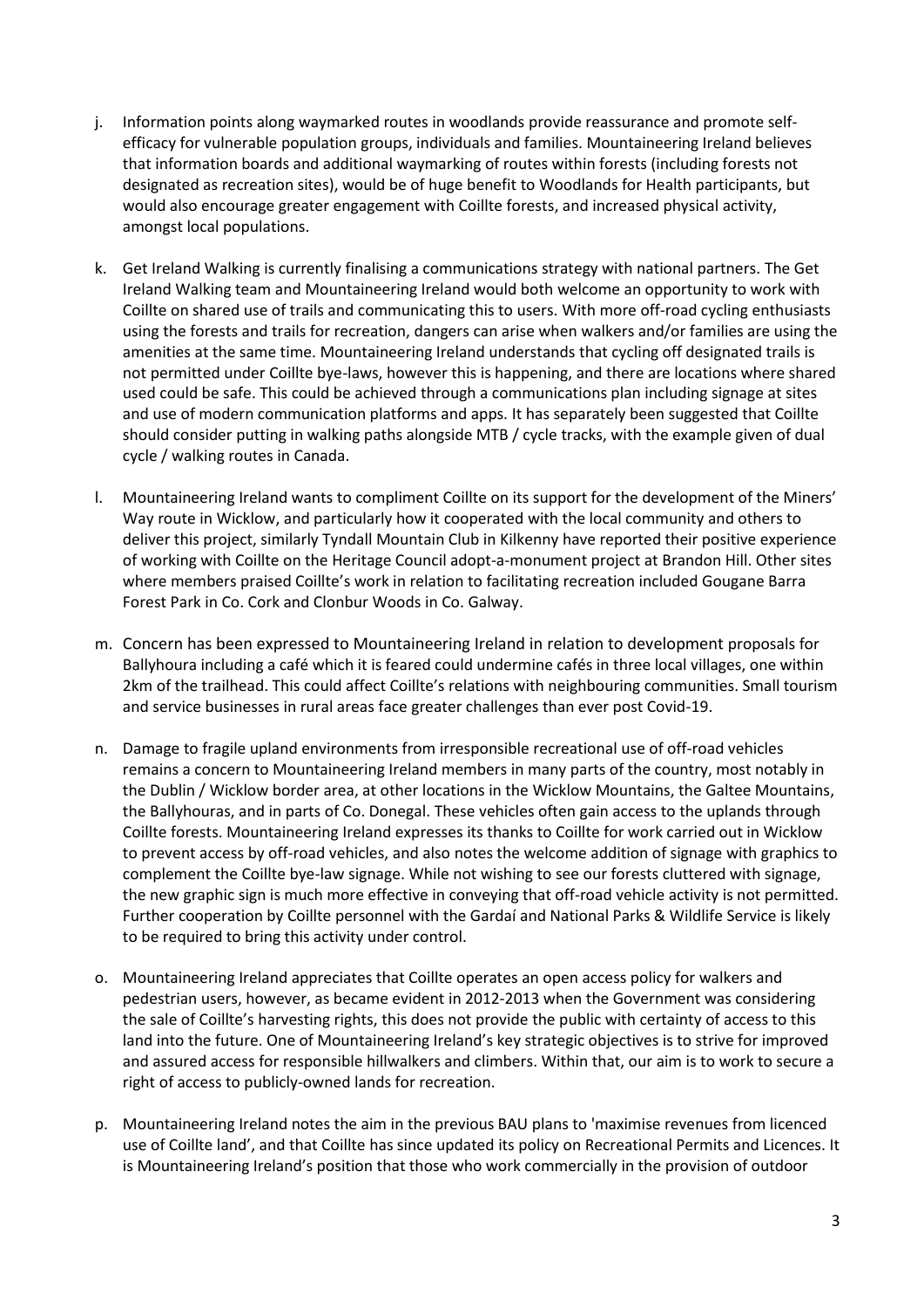recreation have a significant responsibility to those whose land they conduct their business on to ensure that a positive relationship exists and to avoid any burden or nuisance on the landowner. However, the outdoor activity sector is characterised by seasonal and part-time employment and low pay levels. In that context, Mountaineering Ireland's current policies do not support any additional rates on outdoor activity providers other than those that the State demands in taxation and by way of any future national regulation of activity providers. Many walking festivals are run on a not for profit basis by voluntary community groups to promote local tourism. Also, training providers and walking guides often use Coillte forestry for a short time to access the hills and it's not clear if they would be affected. This is an area Mountaineering Ireland would like to discuss with Coillte.

### **2. FOREST AND LAND MANAGEMENT**

- a. Mountaineering Ireland welcomes the formation of Coillte Nature. As Ireland's largest public landowner it is very positive that in this time of climate and biodiversity crisis, Coillte has embraced its responsibility to show leadership by demonstrating transformational change in land management on the ground. The Dublin Mountains Makeover provides an excellent, high-profile flagship project for Coillte Nature.
- b. Mountaineering Ireland supports Coillte Nature's three objectives of creating and restoring biodiverse habitats; managing these for ecological and recreational value and maximising the ecosystem services they provide.
- c. While recognising that approximately 20% of Coillte's estate (90,000 hectares) is already managed for biodiversity, Mountaineering Ireland would like to see an emphasis on improving ecological practice and the delivery of ecosystem services across the entire Coillte estate.
- d. Sustainability has to be a key principle underpinning all of Coillte's new BAU plans to quote the Coillte website: 'good forestry is all about sustainability'. However, care for the environment is not always evident on the ground, particularly during felling, when it's not unusual to see litter or oil containers lying around. Although environmental assessments may be carried out ahead of felling, it is unclear how much influence these have on environmental practice during felling. Recently we have been made aware of concerns about the possible impact of felling operations on wildlife (including red squirrels) at Castlemorris, Co. Kilkenny where harvesting has been ongoing since 2016.
- e. Mountaineering Ireland would like to see a better system for managing public access during felling, possibly with 'no entry' signage positioned close to the area being felled, rather than at the forest entrance, thus giving the impression that the entire forest is closed. It would be preferable to have temporary signage (only in place when harvesting is taking place, rather than signage left in place for many months). As some people have become so familiar with these warning signs that they ignore them, a more dynamic system might work better for all.
- f. Mountaineering Ireland members from many parts of the country have expressed a desire to see an end to clearfelling, it is hugely disruptive to the forest environment, the visual impact is dreadful and informal recreational routes (which may be heavily used) are often obliterated in the felling process. This is one of the reasons Mountaineering Ireland is so welcoming of the Dublin Mountains Makeover.
- g. Where there is clearfelling in a Coillte recreation site, and the intention is that replanting will include native species, it would be good if a paragraph could be included on felling notices saying what species will be replanted, possibly supported by some local PR activity. This might soften the blow for regular forest users when there is clearfelling of forests with a high degree of recreation activity.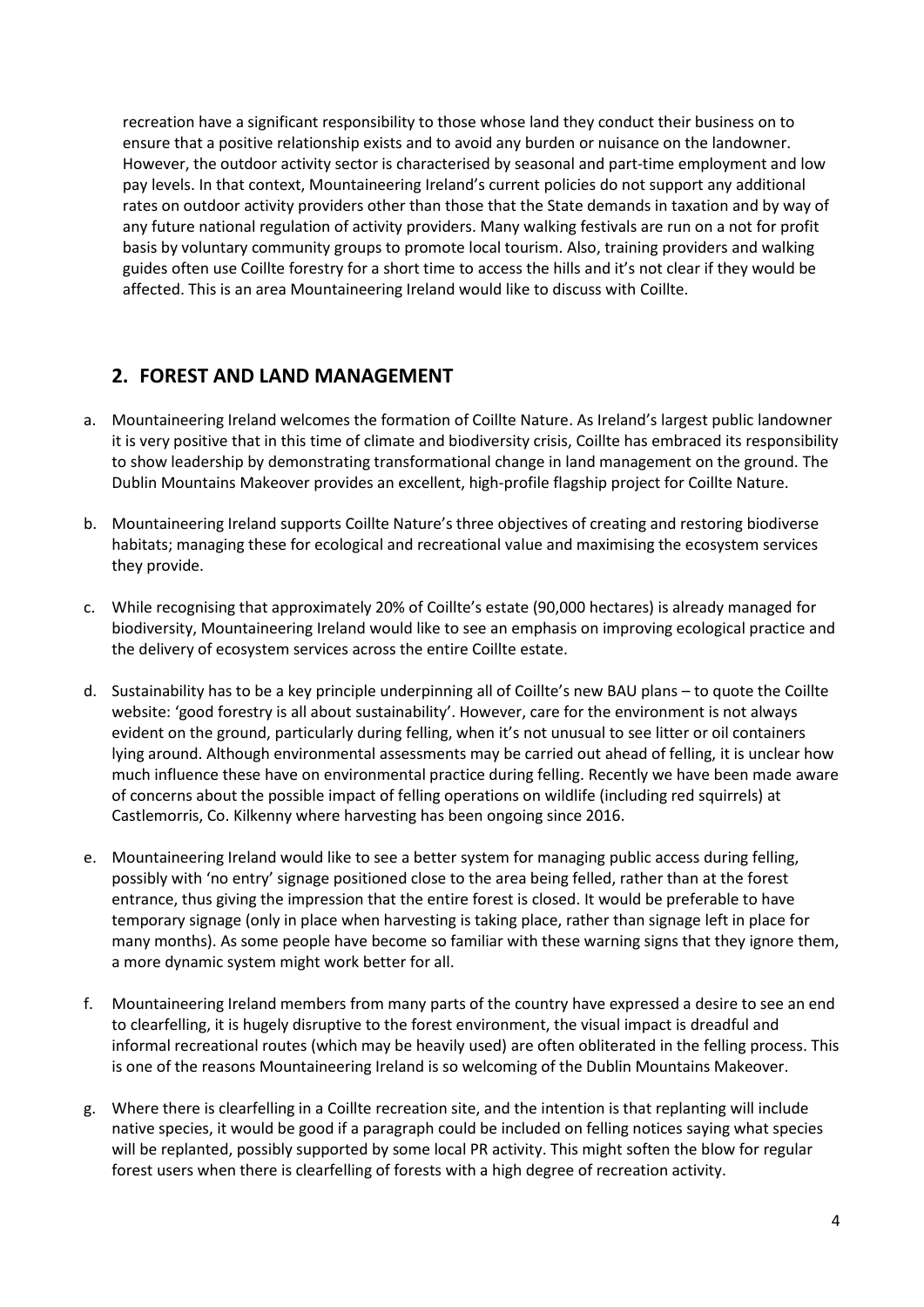- h. In light of the national climate and biodiversity emergency declared just over a year ago, Mountaineering Ireland believes that Coillte's new BAU strategic plans should include restructuring of some forests in each BAU to introduce more species diversity, as forests with a mixture of species are more resilient to disease, better for wildlife and provide better quality recreation experiences. This could be linked with actions to improves ecological resilience, protect water quality, improve carbon storage and reduce flood risk. Future plans should also include targeted actions to control invasive species, most notably rhododendron which continues to spread in certain Coillte properties and suffocates biodiversity as well as making it difficult to get through the forest.
- i. On the plus side, Coillte should do more to tell the story of what it's doing already. Many Mountaineering Ireland members are surprised to learn that 20% of Coillte's land is managed for biodiversity, it would be helpful if there was an accessible map showing which forests are being managed in this way. People generally would be unaware of the changes being made by Coillte to support biodiversity (e.g. in relation to pesticide use). The impact of the Woodlands for Health programme also deserves to be shared, and the high number of archaeological sites that are within Coillte's care goes largely unnoticed.
- j. Where windfarms are developed on Coillte land Mountaineering Ireland would like to see better landscaping of windfarm roads, and the planting of native trees or hedgerows alongside roads. Actions such as this would help to ameliorate both visual and ecological impact of such developments. Note: this comment should not be interpreted as acceptance of windfarm development. While Mountaineering Ireland is supportive of the principle of sustainable, renewable energy, inappropriate developments can industrialise upland landscapes and detract from the quality of the experience enjoyed by recreational users. Proposals need to be considered on a case-by-case basis, with respect to factors such as scale, prominence and landscape setting. Mountaineering Ireland thanks Coillte for notifying us of proposals for windfarms in upland areas and asks that this process continue under the new BAU plans.

# **3. STAKEHOLDER ENGAGEMENT**

- a. Up to a few years ago Mountaineering Ireland was represented by local members on six of Coillte's eight Social & Environmental Panels. The Social & Environmental Panels, some of which worked quite well, were disbanded and replaced in 2019 with an annual BAU Operational & Consultation Meeting. Some BAUs provided very short notice of their consultations which didn't help in terms of getting local Mountaineering Ireland members engaged. Mountaineering Ireland believes there should be some mechanism for people who are interested in what's happening in the forests in their area to be kept up to date and to have some sense of involvement. While our concern is primarily with recreational users, this is also likely to be an issue for local communities. The Covid-19 crisis and the widespread adoption of Zoom meetings, webinars etc could perhaps be of assistance in developing a new consultation model, crucially it should facilitate some degree of participant involvement, rather than simply being a reporting exercise. That said, occasional email updates would be useful between interactive sessions.
- b. It seems there have been significant organisational and personnel changes within Coillte over the last few years, this makes it difficult for the public to know who to contact. It would be helpful if an organisational chart could be made available on the Coillte website and key contacts sent to registered stakeholders (perhaps as part of an email update).